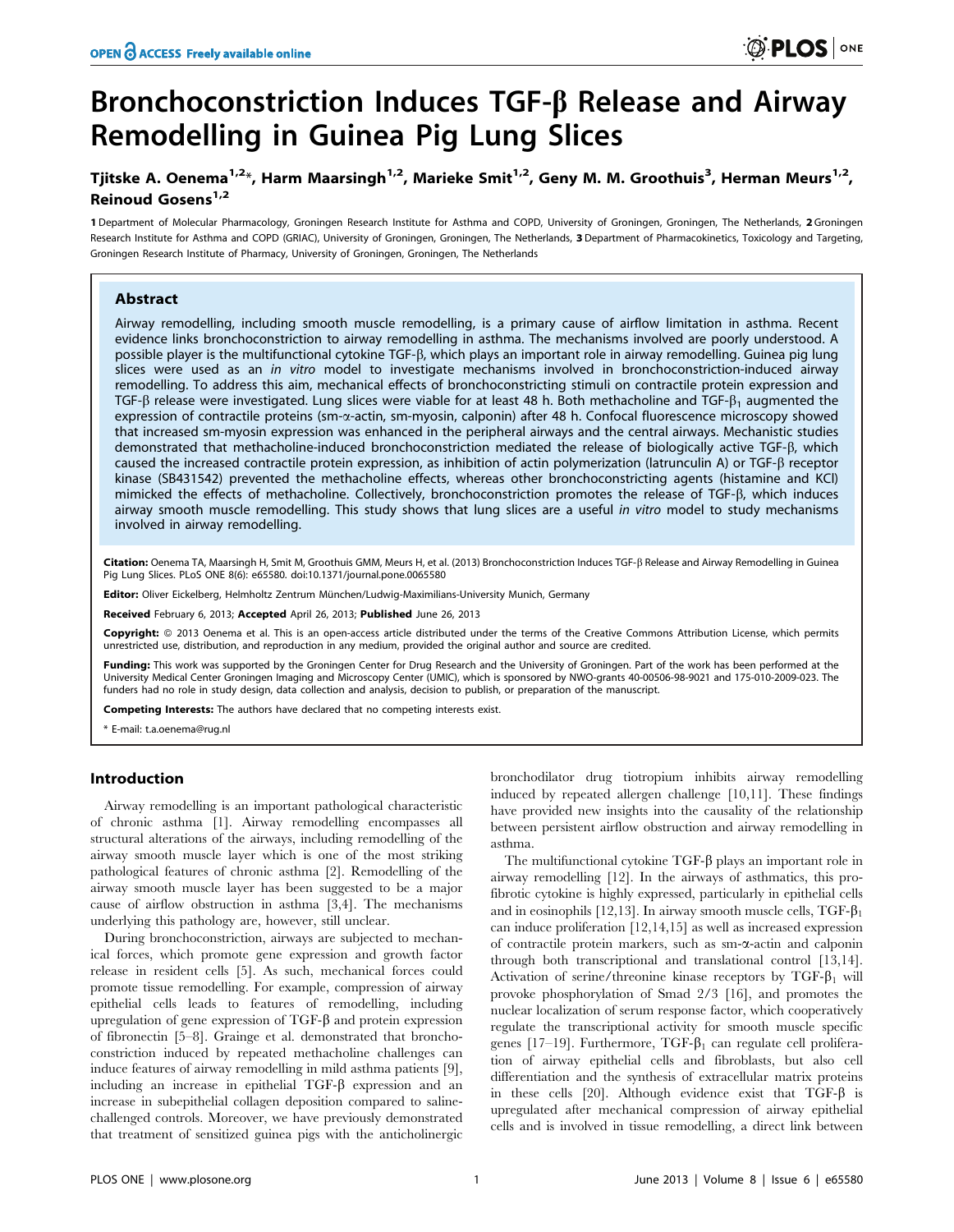bronchoconstriction and TGF-b-induced airway remodelling has not been demonstrated yet.

Precision-cut lung slices have been proven a valuable *in vitro* tool in pharmacological research and drug development [21]. Lung slices have various advantages compared to airway smooth muscle cell cultures, as all lung cell types are present and cell-cell contacts and cell-matrix interactions are preserved, which are important regulators in bronchoconstriction and airway remodelling [22]. Additionally, the profound loss of contractile capacity of airway smooth muscle cells in culture, associated with a loss of sm-myosin expression and contractile receptors, is avoided [23,24]. Moreover, a large number of lung slices can be prepared from the lungs of a single animal, which allows the direct comparison of experimental treatments with a control from the same animal [24]. The use of precision-cut lung slices from guinea pigs has additional advantages. For example, Ressmeyer et al., showed that airway responsiveness to methacholine was almost identical for precision-cut lung slices from humans and guinea pigs [24]. Moreover, in contrast to other small experimental animals, there are great anatomical and functional similarities between guinea pig and human airways including the presence of small airways [4].

Therefore, in the present study, precision-cut lung slices were used as an *in vitro* model to study mechanisms of bronchoconstriction-induced airway remodelling. Precision-cut lung slices from guinea pigs were stimulated with contractile agonists such as methacholine, histamine and potassium chloride, but also with the pleiotropic cytokine TGF- $\beta_1$ . Contractile protein expression was studied in response to these stimuli as a marker of airway remodelling. Using specific inhibitors, the mechanisms inducing an increase in contractile protein expression by bronchoconstriction were studied and were found to be dependent on mechanically-induced release of endogenous TGF-b.

#### Materials and Methods

#### Animals

Outbred, male, specified pathogen-free Dunkin Hartley guinea pigs (Harlan, Heathfield, UK) (740 $\pm$ 85 g) were used. All protocols described in this study were approved by the University of Groningen Committee for Animal Experimentation, Groningen, The Netherlands. The animals were housed under a 12 hour light/dark cycle in a temperature- and humidity-controlled room with food and tap water ad libitum.

#### Precision-cut lung slices

Precision-cut lung slices were prepared as decribed in [24]. In short, after euthanization by injection with pentobarbital (Euthasol 20%, Produlab Pharma, Raamsdonksveer, the Netherlands) the trachea was cannulated, and the animal was ex-sanguinated via the aorta abdominalis. Lungs were filled through the cannula with a low melting-point agarose solution (1,5% final concentration (Gerbu Biotechnik GmbH, Wieblingen, Germany) in CaCl<sub>2</sub> (0.9 mM), MgSO4 (0.4 mM), KCl (2.7 mM), NaCl (58.2 mM),  $NaH<sub>2</sub>PO<sub>4</sub>$  (0.6 mM), glucose (8.4 mM), NaHCO<sub>3</sub> (13 mM), Hepes (12.6 mM), sodium pyruvate (0.5 mM), glutamine (1 mM), MEM-amino acids mixture (1:50), and MEM-vitamins mixture (1:100),  $pH = 7.2$ ). Subsequently, lungs were placed on ice for at least 30 min, in order to solidify the agarose for slicing. Tissue cores were prepared from the lobes using a rotating sharpened metal tube (diameter 15 mm), followed by slicing the tissue in medium composed of  $CaCl<sub>2</sub>$  (1.8 mM),  $MgSO<sub>4</sub>$ (0.8 mM), KCl (5.4 mM), NaCl (116.4 mM), NaH2PO4  $(1.2 \text{ mM})$ , glucose  $(16.7 \text{ mM})$ ,  $\text{NaHCO}_3$   $(26.1 \text{ mM})$ , Hepes (25.2 mM),  $pH = 7.2$ , using a tissue slicer (Compresstome<sup>TM</sup> VF-

300 microtome, Precisionary Instruments, San Jose CA, USA). Lung slices were cut at a thickness of 500  $\mu$ m.

#### Culture medium

Before stimulation, lung slices were incubated individually in 24 well-plates in minimal essential medium composed of CaCl<sub>2</sub> (1.8 mM), MgSO4 (0.8 mM), KCl (5.4 mM), NaCl (116.4 mM),  $NaH<sub>2</sub>PO<sub>4</sub>$  (1.2 mM), glucose (16.7 mM),  $NaHCO<sub>3</sub>$  (26.1 mM), Hepes (25.2 mM), sodium pyruvate (1 mM), glutamine (2 mM), MEM-amino acids mixture (1:50), and MEM-vitamins mixture (1:100),  $pH = 7.2$ , at 37<sup>°</sup>C in a humid atmosphere. In order to remove the agarose and cell debris from the tissue, medium was refreshed after 30 min, followed by 2 washes every hour. During the experiments, the lung slices were incubated in Dulbecco's Modification of Eagle's Medium (DMEM) supplemented with sodium pyruvate (1 mM), non-essential amino acid mixture (1:100), gentamycin (45  $\mu$ g/mL), penicillin (100 U/mL), streptomycin (100  $\mu$ g/mL) and amphotericin B (1.5  $\mu$ g/mL) at 37°C–5% CO<sub>2</sub>.

#### Lactate dehydrogenase release

To assess the viability of the lung slices, the amount of lactate dehydrogenase (LDH) released from the slices into the incubation medium relative to the total slice content was measured. Slices were incubated in 6 well-plates (2 slices/well) in 4 mL incubation medium for 1, 2, 3 or 4 days. Maximal LDH release was determined by lysing 2 slices with 1% Triton X-100 for 30 min at  $37^{\circ}$ C at the beginning of the experiment. Supernatants were stored  $-80^{\circ}$ C. LDH release in the supernatant was determined by routine clinical chemistry at the UMCG (Groningen, The Netherlands) using the Roche/Hitachi Modular system (Roche, Mannheim, Germany).

#### Mitochondrial activity assay

Mitochondrial activity, as an additional measure of tissue viability, was assessed by conversion of Alamar blue into its reduced form, as described previously [25]. Lung slices were incubated with Hanks' balanced salt solution, containing 10% Alamar blue solution (BioSource, Camarillo, CA), for at least 30 min at  $37^{\circ}$ C-5% CO<sub>2</sub> [25].

#### Treatment of lung slices

Lung slices were cultured in 6-well plates, using 2 slices per well. The slices were stimulated with methacholine (10  $\mu$ M), TGF- $\beta_1$  $(0.1, 0.2, 1 \text{ and } 2 \text{ ng/mL})$ , KCl  $(60 \text{ mM})$  or histamine  $(1 \mu M)$  for 1 or 2 days continuously, as indicated. Where mentioned, lung slices were pre-incubated with the inhibitor of actin polymerization latrunculin A  $(0.3 \mu M)$  or the selective inhibitor of the TGF- $\beta$  type I receptor activin receptor-like kinase ALK5, SB431542 (0.3 µM) for 30 min.

## Stimulation of MRC-5 fibroblasts by conditioned media of stimulated lung slices

MRC-5 lung fibroblasts were cultured in Ham's F12 medium supplemented with 10% foetal bovine serum (FBS), L-glutamine (2 mM), streptomycin (100  $\mu$ g/L) and penicillin (100 U/mL). For each experiment, cells were grown to confluence and subsequently culture medium was substituted with Ham's F12 medium supplemented with 0.5% FBS, L-glutamine and antibiotics for a period of 24 hours. Thereafter, cells were stimulated for 1 h with TGF- $\beta_1$  (2 ng/mL), methacholine (10  $\mu$ M) or with conditioned media obtained from incubated lung slices. Conditioned media used were taken from control slices and from slices treated with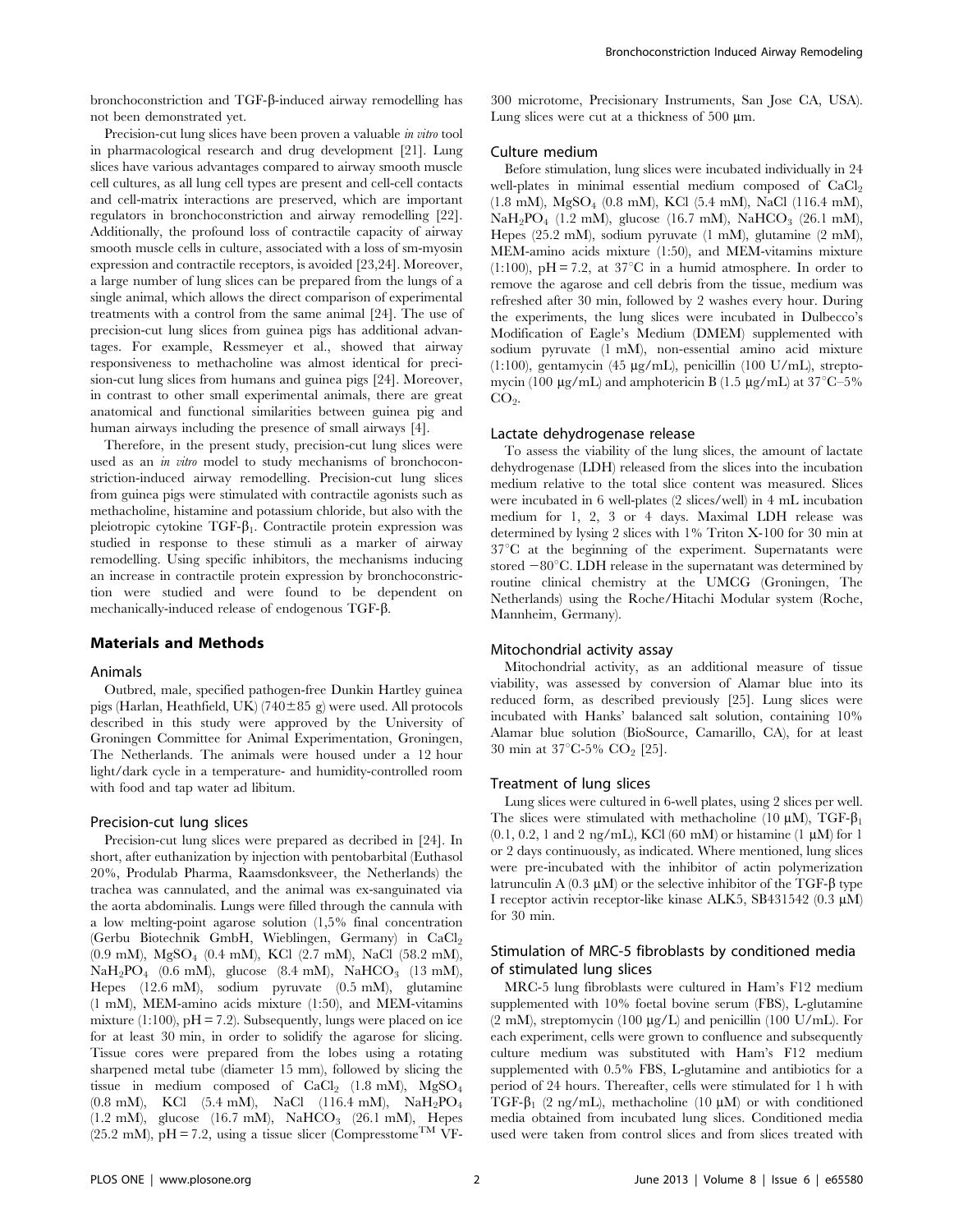TGF- $\beta_1$  (2 ng/mL) or MCh (10  $\mu$ M), both in the presence and absence of the inhibitors latrunculin A  $(0.3 \mu M)$  or SB431542  $(0.3 \mu M)$ , for 48 h.

#### Immunofluorescence

Lung slices were stimulated in 6 well-plates, using 2 slices per well. Slices were stimulated with methacholine (10  $\mu$ M) or TGF- $\beta_1$ (2 ng/mL) for 2 days continuously. After washing twice with cytoskeleton buffer (CB: MES (10 mM), NaCl (150 mM), EGTA (5 mM), MgCl<sub>2</sub> (5 mM), and glucose (5 mM) at  $pH = 6.1$ ), the lung slices were fixed with CB containing 3% paraformaldehyde (PFA) for 15 min. The slices were subsequently incubated with CB buffer containing 3% PFA and 0.3% Triton-X-100 for 5 min, followed by an additional 2 washes with CB buffer. Lung slices were then blocked for 1 h in cyto-TBS (Tris-base (20 mM), NaCl (154 mM), EGTA (2.0 mM) and MgCl<sub>2</sub> (2.0 mM),  $pH = 7.2$ ), supplemented with BSA (1%) and normal donkey serum (2%). After that, lung slices were stained with mouse sm-myosin antibody overnight at  $4^{\circ}$ C. After washing 3 times with cyto-TBS containing 0.1% Tween-20 (cyto-TBS-T) for 10 min, incubation with the secondary antibody (Cy3-mouse, 1:50 in cyto-TBS-T) was performed during 3 h at room temperature. Lung slices were then washed 4 times for 15 min in cyto-TBS-T, followed by 4 washes with ultra-pure water. The slides were mounted with ProLong Gold anti-fade reagent (Invitrogen, Breda, The Netherlands). After staining, the slides were analysed using a Leica TCSSP2 confocal microscope. All conditions within one experiment were analysed in the same session using identical microscopic settings. Excitation wavelength was 543 nm.

### Western Blotting

Lung slices or MRC-5 cells were washed once with ice-cold phosphate-buffered saline (PBS, composition: NaCl (140 mM), KCl (2.6 mM),  $KH_2PO_4$  (1.4 mM), Na<sub>2</sub>HPO<sub>4</sub> (8.1 mM), pH 7.4), followed by lysis using ice-cold SDS-lysis buffer (Tris-HCl (62.5 mM), SDS (2%), NaF (1 mM), Na3VO4 (1 mM), aprotinin (10  $\mu$ g/mL), leupeptin (10  $\mu$ g/mL), pepstatin A (7  $\mu$ g/mL) at pH 8.0). Equal amounts of protein, determined by Pierce protein determination according to the manufacturer's instructions, were separated on SDS polyacrylamide gels and transferred onto nitrocellulose, followed by standard immunoblotting techniques. All bands were normalized either to  $\beta$ -actin or to total Smad 2/3 expression.

#### Antibodies and reagents

Methacholine chloride was purchased from ICN Biomedicals (Zoetermeer, the Netherlands). Human recombinant TGF- $\beta_1$  was obtained from R&D systems (Abingdon, UK). Mouse anti-a smooth muscle actin (sm- $\alpha$ -actin) antibody, mouse anti-calponin antibody, mouse anti- $\beta$ -actin ( $\beta$ -actin) antibody, horseradish peroxidase (HRP)-conjugated rabbit anti-mouse IgG antibody, histamine were purchased from Sigma-Aldrich (Zwijndrecht, The Netherlands). Mouse anti-smooth muscle myosin (sm-myosin) was purchased from Neomarkers (Immunologics, Duiven, The Netherlands). Cy3-conjugated secondary antibody was obtained from Jackson ImmunoResearch (West Grove PA, USA). Rabbit antiphospho-Smad3 (Ser423/425) was from Cell Signaling Technology (Beverly, MA, USA). Rabbit anti-total Smad 2/3 (FL-425) was purchased at Santa Cruz Biotechnology (Heidelberg, Germany). The inhibitors latrunculin A and SB431542 were purchased from Tocris Biosciences (Bristol, UK). All other chemicals were of analytical grade.

#### Data analysis

Data are presented as mean values  $\pm$  SEM. Statistical significance was determined by paired Student's t-test with twotailed distribution or one-way ANOVA for paired observations, followed by a Newman-Keuls multiple comparisons test when appropriate. Data were considered statistically significant if  $p<0.05$ .

### Results

#### Lung slice viability

To determine the viability of cultured precision-cut lung slices, LDH release and mitochondrial activity were assessed after 1, 2, 3 and 4 days of incubation. We observed a significant increase in LDH release over time; however, LDH release was still below 15% of maximal content on day 2 (Figure 1A) as observed previously in Ressmeyer et al. [24]. The time course of LDH release was closely paralleled by that of the mitochondrial activity assay, which demonstrated a significant reduction in activity starting on day 3 (Figure 1B). Based on these data, we used lung slices that were cultured for up to 2 days.

#### Contractile protein expression in response to TGF- $\beta_1$

 $TGF- $\beta_1$  is a potent cytokine that induces cellular biological$ processes leading to airway remodelling [12]. Therefore, in order to investigate the usefulness of lung slices as an in vitro model to study airway remodelling, we studied the effect of  $TGF-\beta_1$ treatment on contractile protein expression in lung slices. Lung slices were incubated in a dose- and time-dependent manner for 1 or 2 days in the presence or absence of TGF- $\beta_1$  (0.1, 0.2, 2 ng/ mL) and analysed for the expression of sm-myosin, sm- $\alpha$ -actin and calponin. We observed that  $TGF- $\beta_1$  induced a time- and a$ concentration-dependent increase in the expression of sm-myosin, sm- $\alpha$ -actin and calponin (Figure 2A–B). The maximal response measured for sm-myosin was obtained by incubating the slices with 2 ng/mL TGF- $\beta_1$  for 2 days continuously (Figure 2B). This condition was chosen for further experiments with this cytokine.

## Contractile protein expression in response to methacholine-induced bronchoconstriction

We next determined whether bronchoconstriction also induced the expression of contractile proteins. Stimulation of lung slices with  $10 \mu M$  methacholine for 2 days resulted in an increased expression of sm-myosin and calponin  $(1,69\pm0.23-$  and  $2.89\pm0.59$ - fold induction, respectively). However, methacholine did not induce an increase in the expression of sm- $\alpha$ -actin (Figure 3A–D).

In view of these data, we further investigated the localization of increased contractile protein expression induced by  $TGF-\beta_1$  and methacholine in the airways. Therefore, lung slices incubated with either TGF- $\beta_1$  (2 ng/mL) or methacholine (10 µM) were stained immuno-cytochemically for sm-myosin and visualized using confocal fluorescence microscopy. Staining intensity within the smooth muscle bundle was quantified (Figure 4A–C). To distinguish peripheral airways from central airways, the diameter of the airways was measured. Airways with a diameter under 100 mm were considered as peripheral airways and with a diameter above 400 µm as central airways. Increased expression of sm-myosin, but not of sm-a-actin (data not shown) in response to methacholine and TGF- $\beta_1$  as visualized by confocal fluorescence microscopy was found in peripheral airways with a diameter smaller than 100  $\mu$ M (1.8±0.3 and 1.6±0.1 fold-induction for methacholine and TGF- $\beta_1$ , respectively, Figure 4A–B), and in the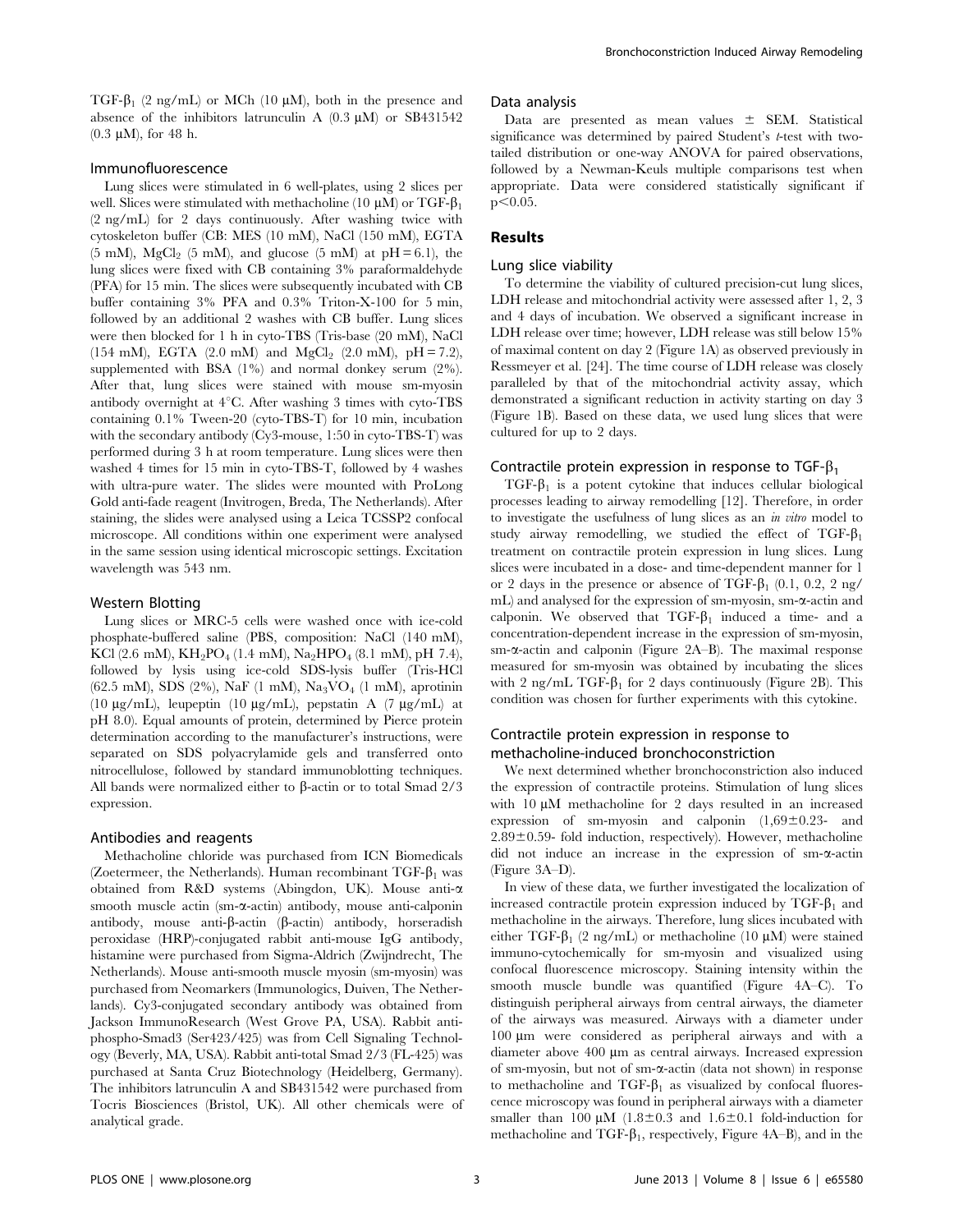

Figure 1. Lung slice viability. LDH release from lung slices after 1, 2, 3 and 4 days of culture. Maximal LDH content of the slices was established by lysis with 1% Triton X-100 (A). Data shown are the means ± SE of 3-7 independent experiments. Mitochondrial activity in lung slices after 1, 2, 3 and 4 days of culture (B). Data shown are the means  $\pm$  SE of 5 independent experiments.  $\dot{ }$ : p<0.05 and \*\*\*: p<0.001 compared to basal (one-way ANOVA, posthoc Newman-Keuls). doi:10.1371/journal.pone.0065580.g001

central airways, with a diameter larger than 400  $\mu$ M (1.6 $\pm$ 0.1) fold-induction for methacholine Figure 4C).

## Mechanisms of bronchoconstriction-induced airway remodelling

Bronchoconstriction induced by methacholine causes an increase in the release of epithelial  $TGF- $\beta$  in asthma patients$ [11]. Also, co-culture of airway smooth muscle cells and epithelial cells causes the release of biologically active  $TGF-\beta$  in response to contractile agonists such as lysophosphatidic acid and methacholine [26]. Therefore, the increase in contractile protein expression we observed in response to bronchoconstriction may be due to the release of  $TGF-\beta$  by lung slices. To establish whether biologically active  $TGF-\beta$  is involved in the increased contractile protein expression in response to methacholine, biologically active TGF- $\beta$ was determined in conditioned media from stimulated precisioncut lung slices, using Smad-3 phosphorylation in human MRC-5 fibroblasts as a bio-assay. Human MRC-5 fibroblasts were incubated for 1 hour with the conditioned media obtained from methacholine-stimulated lung slices, followed by analysis of phosphorylated Smad-3, which is specifically activated by TGF- $\beta$ . The phosphorylation of Smad-3 was significantly increased by conditioned media from methacholine-stimulated lung slices compared to basal controls (Figure 5A). As controls, the direct phosphorylation of Smad-3 in response to  $TGF-\beta_1$  and methacholine in human MRC-5 fibroblasts were investigated. TGF- $\beta_1$ ,



Figure 2. Concentration and time-dependent effects of TGF- $\beta_1$  on contractile protein expression. Lung slices were treated in a time- and concentration-manner with TGF- $\beta_1$  (0, 0.1, 0.2, 2 ng/mL) for 1 or 2 days, as indicated. Lung slice lysates were analysed for sm-myosin, sm- $\alpha$ -actin, or calponin, using  $\beta$ -actin as a loading control. Representative blots of TGF- $\beta_1$ -induced contractile protein expression (A). Densitometric analysis of smmyosin expression (B). Data shown are means  $\pm$  SE of 3 independent experiments.  $\therefore$  p $<$ 0.05,  $\arctan$ ,  $=$   $<$ 0.01, and  $\arctan$ ,  $=$   $\pm$   $>$ way ANOVA, posthoc Newman-Keuls). doi:10.1371/journal.pone.0065580.g002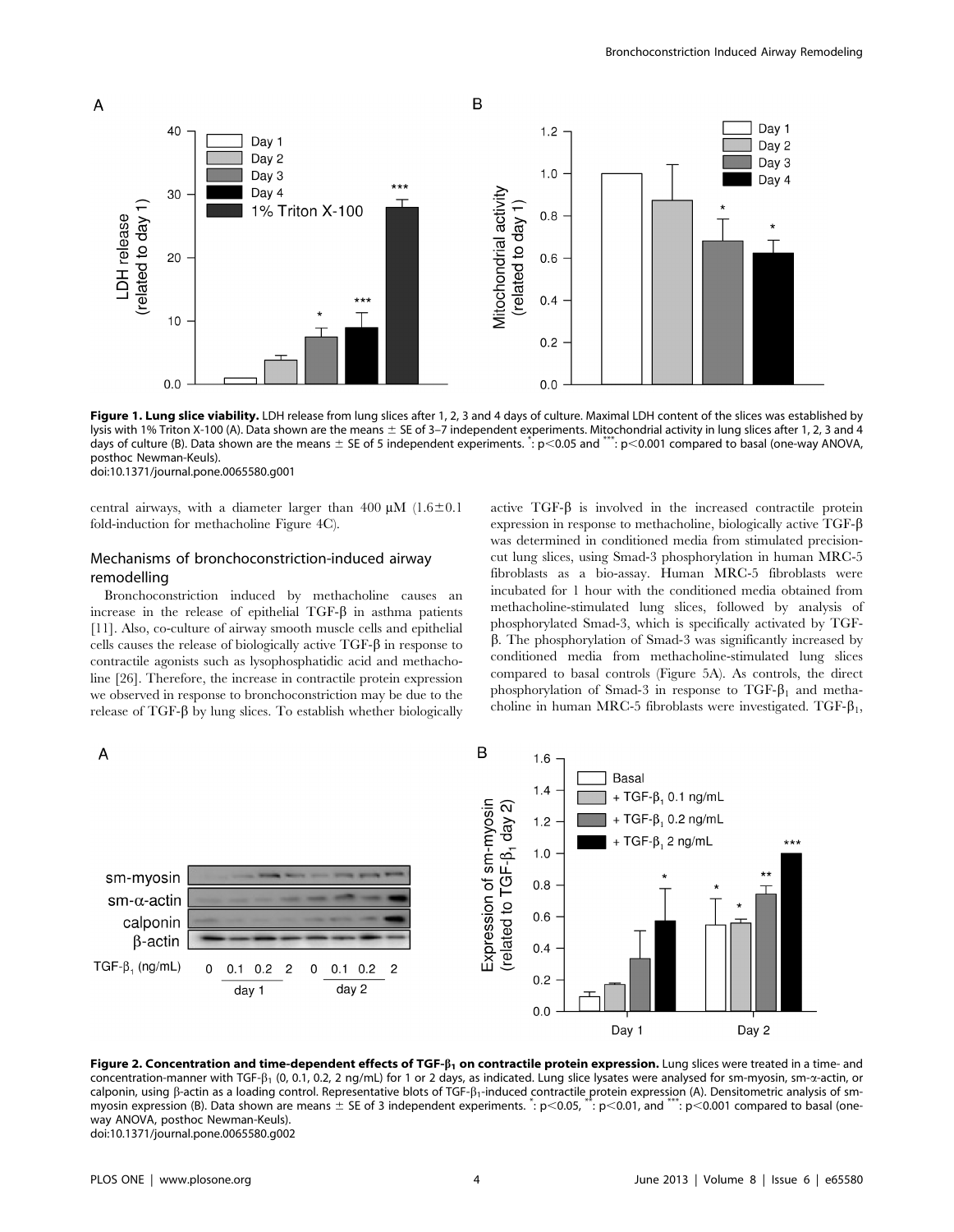

Figure 3. Methacholine stimulation induces contractile protein expression in lung slices. Lung slices were treated with TGF- $\beta_1$  (2 ng/mL), methacholine (MCh; 10  $\mu$ M) or medium (basal) for 2 days. Lung slice lysates were then analysed for the presence of sm-myosin (B), sm- $\alpha$ -actin (C), or calponin (D) using  $\beta$ -actin as a loading control. Representative blots are shown in (A). Data shown in graphs are the means  $\pm$  SE of 3–4 independent experiments. \*\*\*: p<0.001 compared to basal (one-way ANOVA, posthoc Newman-Keuls). doi:10.1371/journal.pone.0065580.g003

but not methacholine, induced direct phosphorylation of Smad-3 in the MRC-5 cells (Figure 5A), confirming that the effect of methacholine was due to the release of biologically active TGF-b from the lung slices.

To investigate whether bronchoconstriction is involved in methacholine-induced contractile protein expression and release of TGF- $\beta$ , we inhibited actin polymerization with latrunculin A. Latrunculin A prevented the increase in sm-myosin expression in response to methacholine and TGF- $\beta_1$  (Figure 5B). In addition, the release of bioactive  $TGF-\beta$  by methacholine was inhibited by latrunculin A, whereas latrunculin A had no direct effect on TGF- $\beta_1$ -induced Smad-3 phosphorylation (Figure 5C). Moreover, inhibition of TGF- $\beta$  type I receptor kinase with SB431542 prevented the increase in expression of sm-myosin induced by either TGF- $\beta_1$  or methacholine (Figure 5B). Collectively, these findings indicate that bronchoconstriction induced by methacholine leads to the release of TGF-b, which enhances the expression of contractile proteins.

To establish whether the increase in contractile protein expression was only seen with the contractile agonist methacholine, we stimulated lung slices also with the contractile agonists histamine (His, 1  $\mu$ M) and potassium chloride (KCl, 60 mM) in the presence or absence of the inhibitors latrunculin A or SB431542. The expression of sm-myosin was enhanced in response to the contractile agonists methacholine, histamine and KCl, and these responses were similarly inhibited by latrunculin A and SB431542 (Figure 5D). This suggests that bronchoconstriction leads to the release of  $TGF- $\beta$  inducing the expression of the$ contractile protein sm-myosin irrespective of the contractile agonist used.

#### Discussion

After validation of lung slices as an in vitro model for TGF- $\beta$ induced airway smooth muscle remodelling, we studied the mechanisms involved in the induction of airway remodelling in response to bronchoconstriction. We show that bronchoconstriction induced by contractile agonists including methacholine, histamine and KCl, stimulates the release of  $TGF- $\beta$  from lung$ tissue, which leads to an enhanced expression of contractile phenotype markers by the airway smooth muscle, similar to what is observed in patients with asthma [27,28].

Airway remodelling is a multicellular process, in which structural cell-cell interactions and cell-matrix interactions play a major regulatory role [29]. Therefore, lung slices appear to be a useful in vitro model to study multicellular remodelling processes as most cell-cell contacts, and the cell-matrix interactions are preserved in this model. This has already been established for other organ systems, such as liver slices, in which ethanol or CCl4 induced liver fibrosis can be adequately mimicked [30–32]. Another advantage of lung slices in culture is that the loss of smmyosin expression that is typical for cultured airway smooth muscle cells is not observed. The choice for guinea pig lung slices in the present study is based on the observations that airway responsiveness to methacholine in guinea pig lung slices is very similar to that in human tissue [4]. Furthermore, guinea pigs have great anatomical and functional similarities compared to human airways including the presence of small airways in contrast to other animals [24].

The use of lung slices also has some limitations. The major disadvantages of lung slices as an in vitro model include the lack of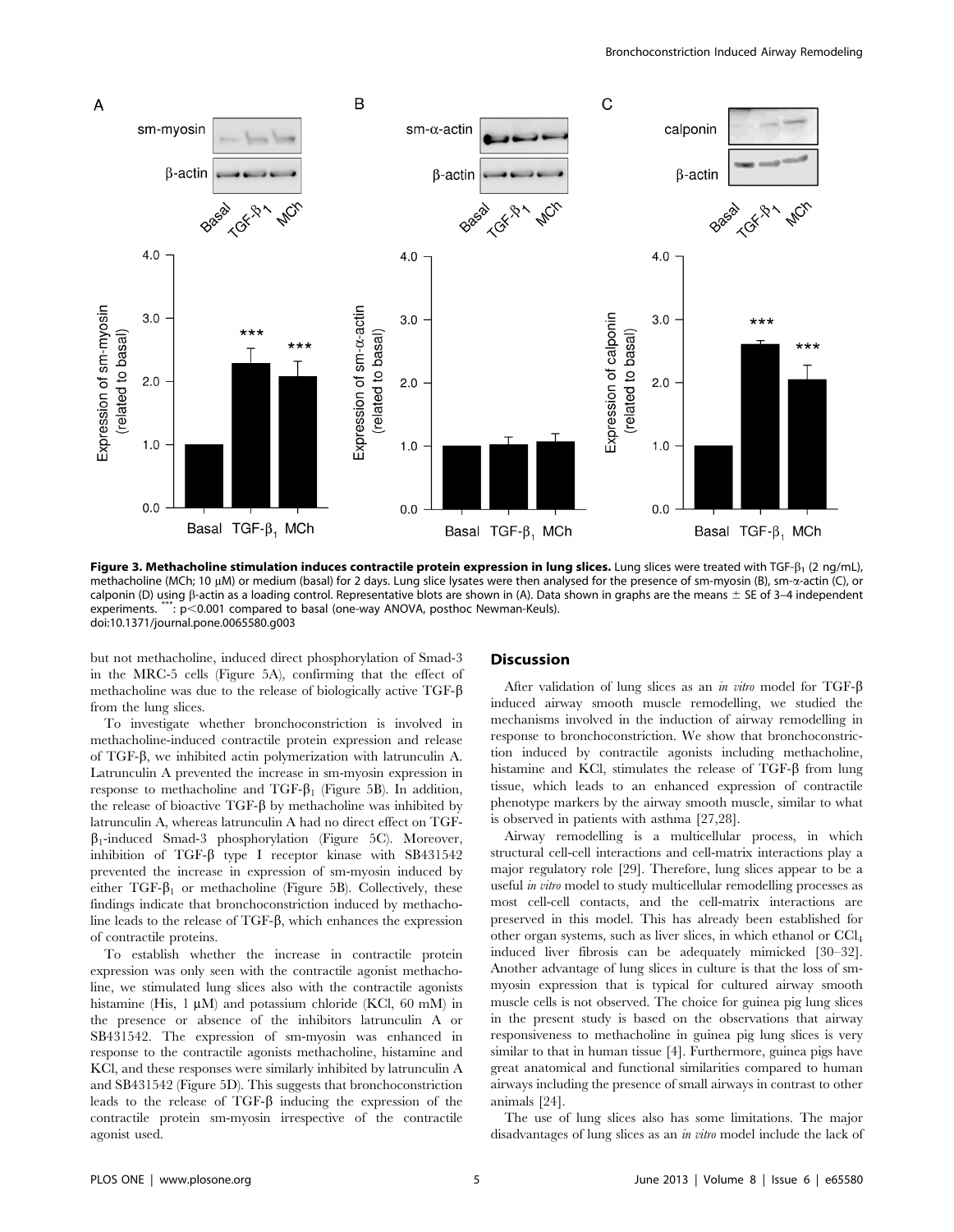





Figure 4. Localization of sm-myosin expression after TGF- $\beta_1$  and methacholine treatment. Lung slices were treated with TGF- $\beta_1$  (2 ng/ mL), methacholine (MCh; 10 uM) or medium (basal) for 2 days. Lung slices were then fixed, stained for sm-myosin and analysed by confocal immunofluorescence microscopy. The images shown in (A) are taken from the peripheral airways (diameter smaller than 100 µm). Staining intensity within the muscle bundle was quantified and data shown from the peripheral airways (B) and central airways (diameter larger than 400 µm; C) are the means  $\pm$  SE of 3 independent experiments.  $\cdot : p \le 0.05$  compared to basal (one-way ANOVA, posthoc Newman-Keuls). doi:10.1371/journal.pone.0065580.g004

circulation and oedema formation [33], which interferes with the ability to clear soluble factors, including TGF-b. Also, relevant to the present study, tachyphylaxis to sustained bronchoconstriction could occur during 2 days of culture with bronchoconstricting agonists. However, as bronchoconstriction remained visible after 2 days of culture, and as other contractile agonists, including histamine and potassium chloride produced very similar results, we believe that even though tachyphylaxis may have occurred to some extent, its impact on the overall conclusion is small. Furthermore, the period during which lung slices can be maintained in culture is limited. Nonetheless, after 2 days of culture, we still measured low levels of LDH release and no decline in mitochondrial activity, indicating good viability. Very importantly, we observed an increase in contractile protein expression in

response to  $TGF-\beta_1$  as a marker of airway remodelling, which underscores the usefulness of this culture system. Overall, this model offers a great perspective for future experiments, particularly in studying research questions in which intact cell-cell and cell-matrix interactions are essential.

The pleiotropic cytokine  $TGF-\beta$  is an important growth factor involved in airway remodelling processes in asthma [12]. Increased expression of  $TGF- $\beta$  is found in lung tissue and$ bronchoalveolar lavage fluid of patients with asthma [34]. TGF- $\beta$ promotes important aspects of airway remodelling, including maturation of airway smooth muscle cells characterized by increased expression of contractile phenotype marker proteins [35]. Indeed, we previously showed that TGF- $\beta$  induces increased expression of the contractile phenotype markers sm- $\alpha$ -actin and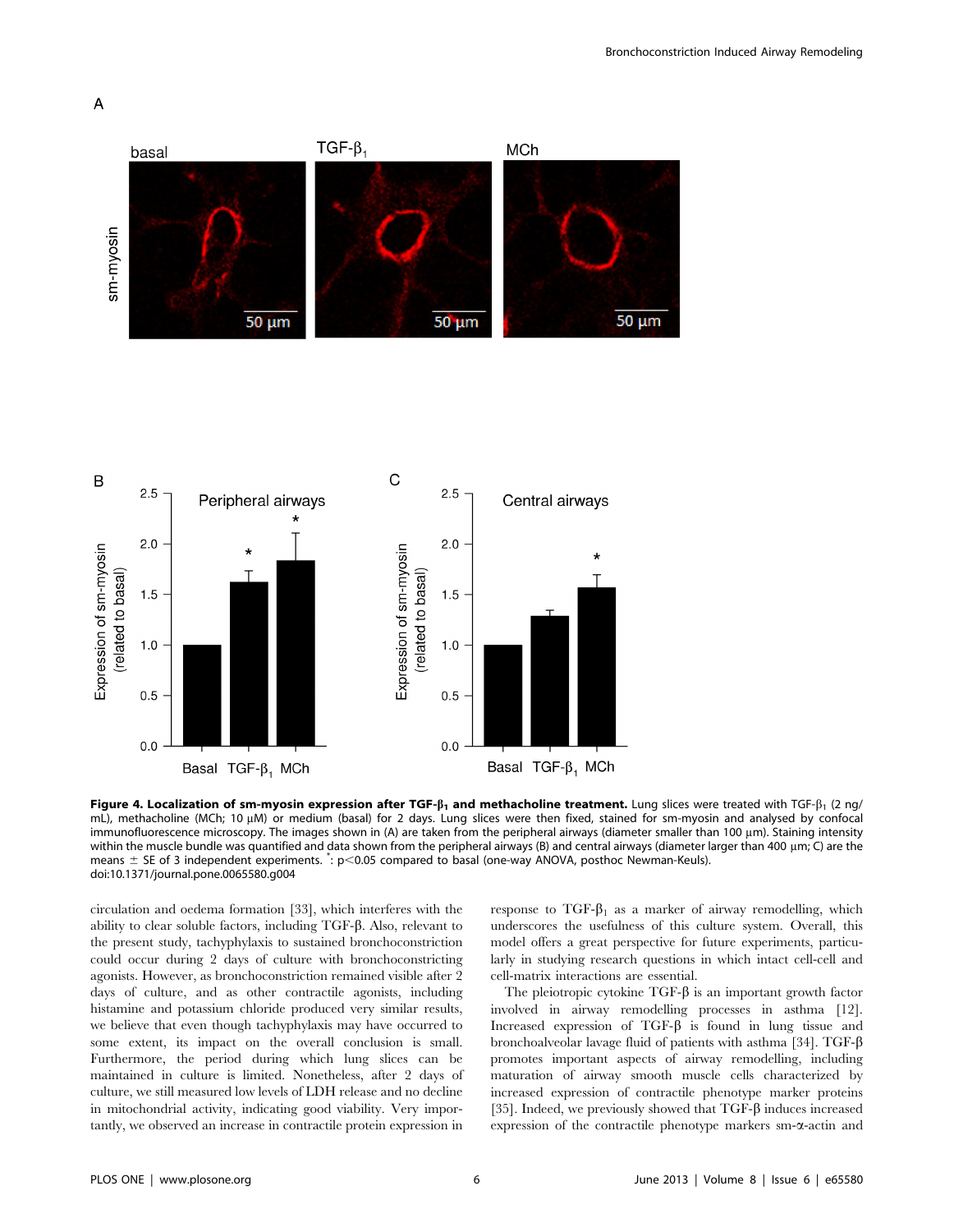

Figure 5. Bronchoconstriction induces the release of biologically active TGF-ß leading to contractile protein expression. Human MRC-5 fibroblasts were stimulated for 1 hour with TGF- $\beta_1$  (2 ng/mL), methacholine (MCh; 10  $\mu$ M) or medium (basal), or with conditioned media obtained from lung slice cultures treated for 2 days with and without 10 µM methacholine. MRC-5 cell lysates were analysed for phosphorylated (ser 423/425)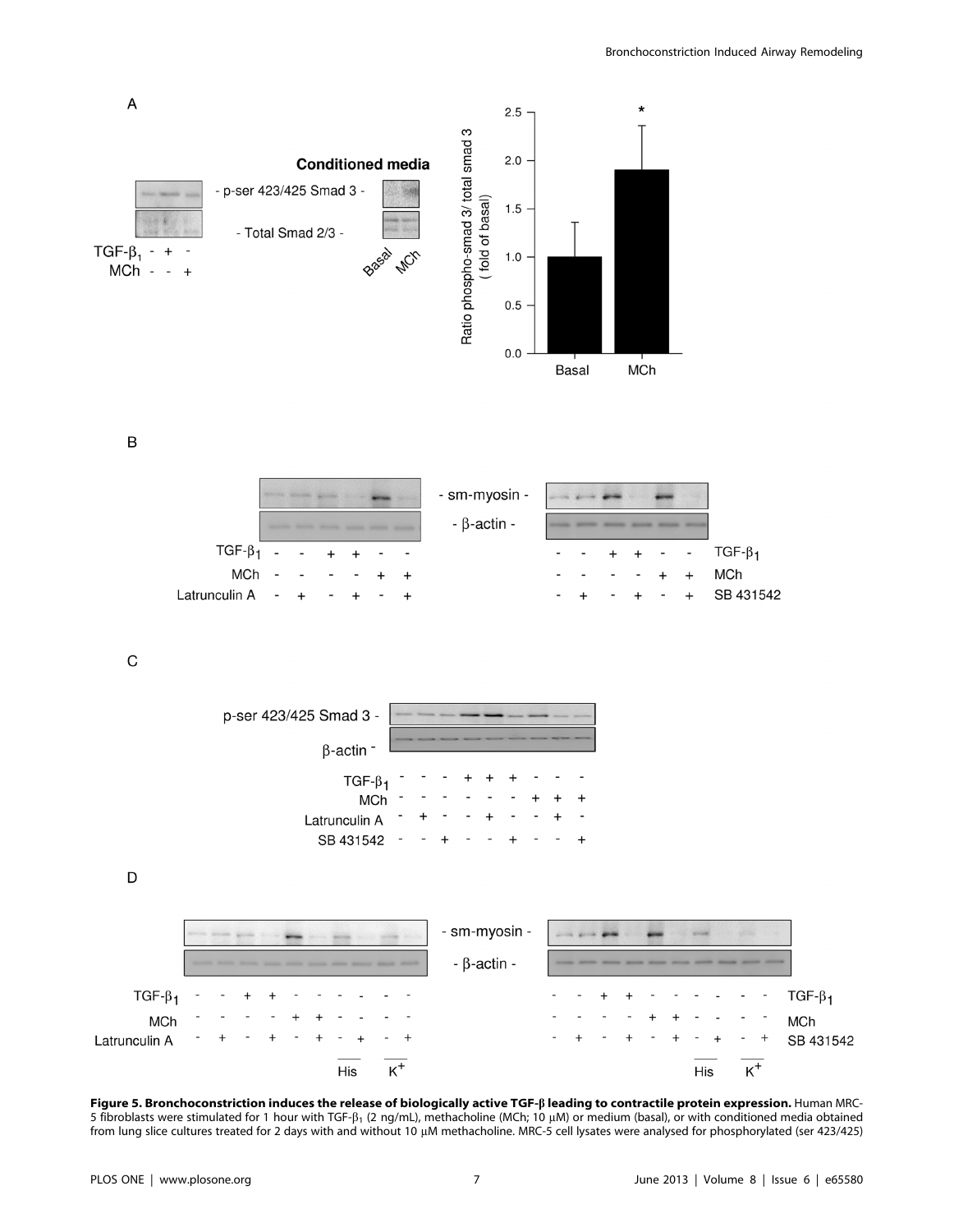and total Smad-3. Representative blots and quantified data of Smad-3 phosphorylation in response to conditioned media are shown in (A). Data shown are the means  $\pm$  SE of 4 independent experiments.  $\cdot$ : p<0.05, compared to basal (paired Student's t-test with two-tailed distribution). Lung slices were pre-treated with latrunculin A (0.3  $\mu$ M), SB431542 (0.3  $\mu$ M), or medium (basal) for 30 min, followed by 2 days of treatment with methacholine (MCh; 10  $\mu$ M), TGF- $\beta_1$  (2 ng/mL), or medium (basal) (B). Lung slice lysates were analysed for the presence of sm-myosin, using ß-actin as a loading control. Blots shown are representative of 3 experiments. Human MRC-5 fibroblasts were stimulated for 1 hour with conditioned media obtained from lung slice cultures after treatment with methacholine (MCh; 10 μM), TGF-β (2 ng/mL) or medium (basal), in the absence and presence of latrunculin A (0.3 µM) or SB431542 (0.3 µM) (C). MRC-5 cell lysates were analysed for phosphorylated (ser 423/425) and total Smad-3. Blots shown are representative of 3 experiments. Lung slices were pre-incubated with latrunculin A (0.3 µM), SB431542 (0.3 µM), or medium (basal) for 30 min, followed by 2 days stimulation with methacholine (MCh; 10  $\mu$ M), TGF- $\beta_1$  (2 ng/mL), histamine (His, 1  $\mu$ M), KCl (K<sup>+</sup>, 60 mM) or medium (basal) (D). Lung slice lysates were analysed for sm-myosin, using  $\beta$ -actin as a loading control. Blots shown are representative of 3 experiments. doi:10.1371/journal.pone.0065580.g005

calponin in human airway smooth muscle cells in a timedependent manner, which was synergistically enhanced by muscarinic receptor stimulation [13,14]. Patients with chronic asthma show an increase in sm- $\alpha$ -actin and myosin light chain kinase staining in the airways [27,28]. In agreement with these data, we show that lung slices in culture exhibit a time- and concentration-dependent increase of contractile phenotype markers including sm-myosin, in response to TGF-b. This implies that TGF-b responses in lung slices are similar to those observed in airway smooth muscle cell systems.

Our studies provide important insights into the mechanisms behind the induction of contractile protein expression in response to bronchoconstricting agents. Our previous studies using cultured airway smooth muscle cells showed that muscarinic receptor stimulation had no effect on cell proliferation, cytokine production or contractile protein expression by its own but required functional interactions with growth factors (e.g. PDGF-AB, TGF- $\beta$ ), cytokines (e.g. TNF- $\alpha$ ) or cigarette smoke extract to induce these cellular responses [13,36–39]. Cooperative regulation of contractile protein expression by  $TGF-\beta$  and methacholine was found to be associated with enhanced GSK-3 and 4E-BP1 phosphorylation [13]. The present study shows that in lung slices, in which cell-cell interactions and contractility are preserved, bronchoconstriction induced by methacholine is sufficient to promote the expression of contractile proteins, including sm-myosin and calponin, which is explained by the release of biologically active  $TGF-\beta$  which may functionally interact with methacholine to induce contractile expression. Other bronchoconstricting agents, including histamine and KCl were also sufficient to induce these effects. Notably, bronchoconstriction induced by methacholine did not enhance the expression of the contractile protein  $sm-\alpha$ -actin. We previously demonstrated that sm- $\alpha$ -actin positive area in guinea pig airways is larger compared to sm-myosin positive area suggesting that actin positive, myosin negative cells exist within the smooth muscle bundle [10]. Moreover, allergen-challenged guinea pigs show much greater induction of sm-myosin expression in comparison to  $sm-\alpha$ -actin [10]. Although we cannot directly compare the effect of allergen with methacholine, the similarity with our current data is remarkable and suggests that  $sm-\alpha$ -actin is less susceptible to regulation than sm-myosin in guinea pig airways. The TGF- $\beta$ response by itself was also affected by the actin polymerization inhibitor latrunculin A, suggesting a basal tone of the airways, leading to the release of  $TGF- $\beta$  or a requirement of actin$ polymerization for the induction of smooth muscle specific gene expression, also in response to TGF- $\beta$  [40–42]. Taken together, this suggests that bronchoconstriction induces the release of biologically active TGF- $\beta$ , leading to contractile protein expression.

In response to bronchoconstriction induced by methacholine or house dust mite, epithelial-TGF- $\beta$  levels are increased in patients with asthma [9]. In the airways biopsies of human lung, immunostaining revealed that TGF- $\beta$  was mainly localized to the bronchial epithelial compartment, and to a lesser extent in smooth muscle cells [43]. Mechanical stimulation of bronchial epithelial cells induced the release of  $TGF- $\beta$ , playing an important$ role in subepithelial processes observed in asthma [8]. In response to static transmembrane pressures, rat epithelial cells also promote the gene expression of TGF-b, endothelin-1 and early growth response-1 [44]. Additionally, mechanical stimulation induces an increase in fibronectin production in epithelial cells [5]. This may suggest that the primary sources of  $TGF- $\beta$  in the airways are the$ epithelial cells, which release this growth factor in response to mechanical stimulation during bronchoconstriction. Nonetheless, the airway smooth muscle may also play an important role as Tatler et al. demonstrated that airway smooth muscle cells can activate TGF- $\beta$  through  $\alpha_V\beta_5$  integrins in response to bronchoconstrictors in vitro [26]. Moreover, blocking the  $\alpha_V\beta_5$  integrins caused a reduction in the increased ASM layer in vivo with an ovalbumin-challenged mice model [26]. Furthermore, in response to the contractile agonists lysophosphatidic acid and methacholine, airway smooth muscle cells from asthma patients released TGF- $\beta$ to a greater extent than airway smooth muscle cells from healthy controls [26]. Therefore, epithelial release of  $TGF- $\beta$  and$ subsequent activation of the latent form into the biologically active form by  $\alpha_V\beta_5$  integrins on airway smooth muscle is a plausible mechanism for the effects of bronchoconstriction observed in our study.

Our findings have important implications for the management of chronic asthma. As bronchoconstriction can promote airway remodelling, the beneficial effects of bronchodilator drugs may exceed their acute effects on lung function. In vitro and in vivo studies are supporting this hypothesis. In a murine model of asthma, levels of  $TGF-\beta$  were reduced in bronchoalveolar lavage fluid (BALF) by the anticholinergic drug tiotropium. Additionally, tiotropium inhibited the thickening of airway smooth muscle and airway fibrosis in this model [45]. Tiotropium treatment also inhibited the increase in contractile protein expression and thickening of the airway smooth muscle layer, in response to allergen-challenge in guinea pigs [10,11]. In fact, anticholinergics have multiple anti-inflammatory and anti-remodelling properties in animal studies (for review, see Kistemaker, Oenema el al. [46]), however, the underlying mechanism are still not understood.  $\beta$ -Agonists, which are widely prescribed as bronchodilator drugs to asthmatics, can also reduce, though only partially, TGF- $\beta$ -induced contractile protein expression in human bronchial smooth muscle cells [47] and other remodelling processes [12].

In conclusion, using lung slices as an *in vitro* model, our findings demonstrate that bronchoconstriction can induce the release of  $TGF-\beta$  which promotes contractile protein expression. Therefore, our data suggest that bronchodilators may have beneficial effects on airway remodelling which should be followed up in future studies. Also our data suggest that the use of precision cut lung slices is a suitable model to study airway remodelling processes in response to bronchoconstriction.